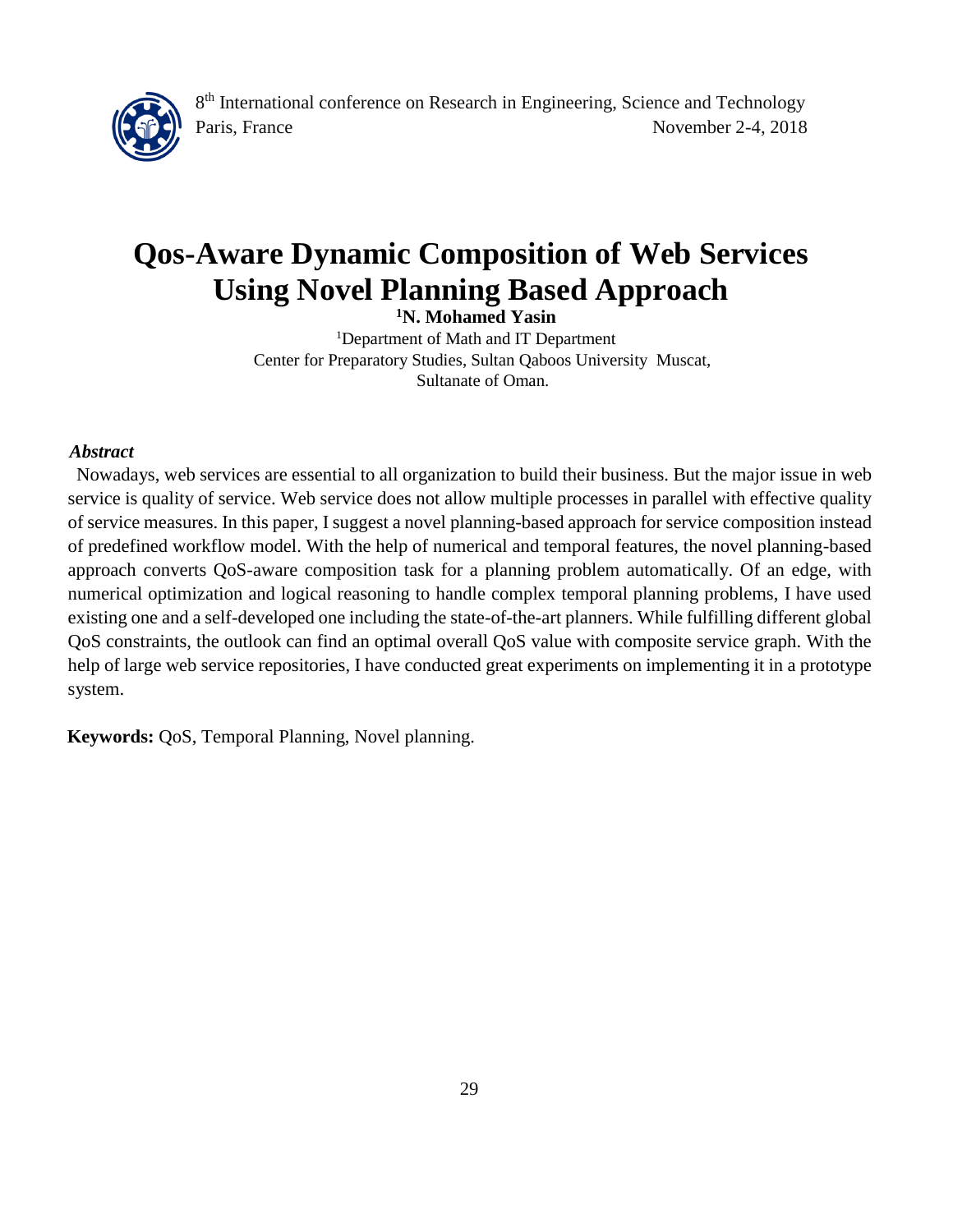#### **I. INTRODUCTION**

Web services are self- contained, modular, selfdescribing, platform independent components of software over the Internet that are published with the help of service providers. Many organizations keep their fundamental business, except outsource of other application services that have been published over the Internet since the availability of the web services. Allowing the sharing and construction of autonomous and independent software has been widely applied by web service composition (WSC). According to achieve the objective of user defined the computer program that can automatically integrate, select and multiple invoking on regarding the web services. By the requirement to improvise the efficiency and efficacy of integrating the web services, the lot of web services automated WSC and service multipliers gets motivated.

 Execution price, execution success rate, reputation and the availability belongs to the group of non-functional properties of QoS which has been widely used to represent it and compare them for composition of QoS services provided by the similar functionality. While all the QoS constraints are satisfied the QoS is said to be optimal regarding the user preferential and the global constraints. The web services can deploy its message or function to the rest of the world according to the availability of services provided over the web service repositories. While the exchange of data between the different platforms and different applications has been employed over the composition of web services.

#### **II. RELATED WORKS**

 In recent times, lot of work that had been carry out in the field of web services. Many have conducted experiments and approached to make an advancement in the research over increasing the quality of service in web services. Accordingly, to understand the different and various approaches proposed by different authors and researchers in the field of QoS particularly in web services is taken as a review work here.

In this article [1], the author proposed from their workflow and research community of AI planning for an overview made on the recent research efforts of automated web service composition. The web services are built and updated on the fly. To generate the composition plan manually and the human ability to analyze them is beyond already. Most of the approaches have been applied to resolve that problem and mostly are inspired by the authors in crossenterprise on AI planning and workflow. The advantage mainly taken here by the author is it generates the composition plan manually and main disadvantage is it does not cost effective and also it arises a lot of compensations to QoS metrics. The QoS-aware selection algorithm for automate transactional TQoS and web service composition is proposed by another author [2]. An important challenge of meeting the user requirements and for each activity of workflow is important on selection of web services. Some challenge research issues that has been brought by the service oriented architectures are mostly implemented by the web services. Indeed, among a group of them that satisfies some functionalities is a complex task in the selection of one Web service, generally depends on a combined evaluation of QoS. The composition of web services that its capability to construct recursively the workflow of composite web services and other existing web services that are developed by different organizations and its offers diverse functionalities (e.g. Payment, ticket purchase), Quality of Service (QoS) values (e.g., success rate, execution price) and transactional properties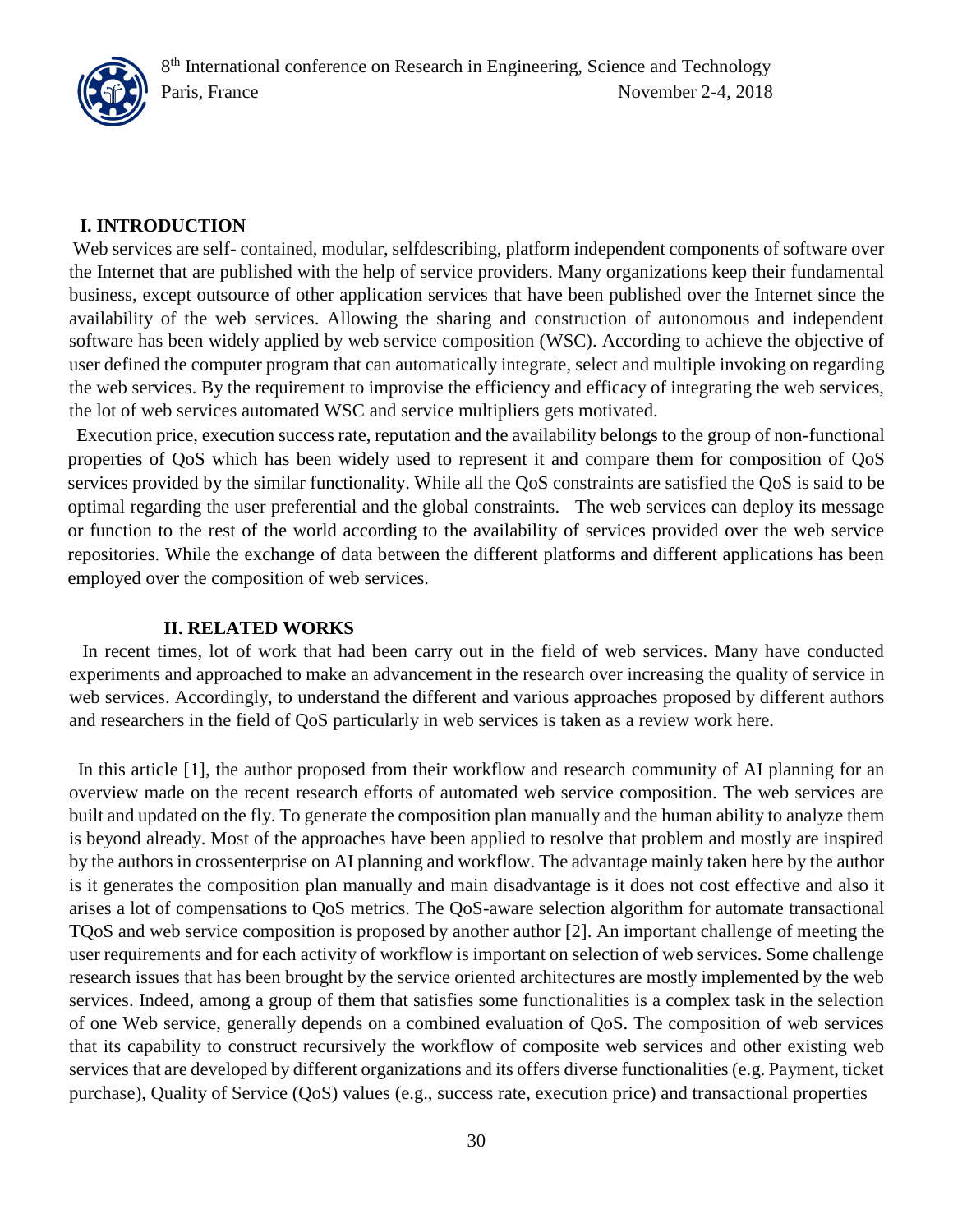

(e.g., composition or not). This survey [2] addresses the composition and selection of web services by their transactional properties TQoS that satisfies the user preferences conveyed as weights over QoS and as risk levels explaining significant transactional requirements. This considers user's preferences as global manner and they do not meet user's requirements successfully is the disadvantage on this paper. The much needed research is regarding the AI based planning on automated Web Service Composition (WSC) that is done by offline prior for its execution. This explained or surveyed by the paper [3] PreferenceBased Web Service Composition. On investigating the preference-based Task Network WSC system of Hierarchical, the resultant is performed in a semantic web employment. To optimizing the QoS, user preferences and trust convinced the WSC on recent researches. On attempting an online information gathering and the balance trade-off offline composition that produce without excessive data gathering and high-quality compositions efficiently while testing the class of WSC problems. While some of this optimizations are data-dependent, can be interesting, useful and can be done offline, the execution atlas for some gathering services over information. This paper illustrates the potential improvement in speed and quality of composition generation by this approach. The major advantages as in this paper [3] is it uses semantic web employing and its disadvantage results it does not cost effective and also it arises a lot of compensations to QOS metrics. In paper [4] that has been surveyed for Web Service Composition of middleware functionalities. It helps service providers to maintain their identity functionality. The formation of Business- toBusiness (B2B) collaborations creates unprecedented opportunities by the web services that are driven by the paradigmatic shift from internet of programmatic interactions to Web of manual interactions. The main disadvantage here is QoS metric point's user specification also service provider profit maximization, but this focus only service providers. A middleware platform that conveys this issue of selecting Web services for the need of their composition in a way that maximizes user satisfaction over QoS attributes by the structure of the composite service, while satisfying the constraints set by the user. One based on global allotment of tasks to services and the other based on (tasklevel) local service selection using integer programming are compared and described as the two selection approaches. A significant momentum is gained by the existing ones by the composition of creation of valueadded services in particular. A web service provides identical functionality or overlapping with the QoS needs a choice that determines the services to participate in a given composite task. In the existing system, the author proposed a predefined workflow which refers to a set of tasks. For every individual task, each of them performs a task that correspond a group of candidate web services. This explains the workflow model with task for candidate services. Based on the conventional approaches, predefined work flow reduces the search space into a smaller one. Thus it results into two illustrations. One is that for composition task, these proposals do not guarantee to find a solution that satisfies the QoS constraints globally that exists under a different workflow.

Another is that they can't make the overall QoS an optimal while compared with workflows on others. The disadvantages in the existing system results, in particular, there has been a huge search space while the number of Web services results large search space. For multiple workflows, most of existing QoS metrics is restricted. The problem definition to resolve in the proposed system includes existing QoS-aware WSC approaches fall short with globally optimal QoS on finding solutions, because it is a very complex optimization problem with, discrete decisions, logical reasoning, numerical optimization, and temporal constraints. The number of services over internet becomes large because of their huge search space. As a conclusion, for predefined workflows, most existing QoS-aware WSC methods gets restricted in particular.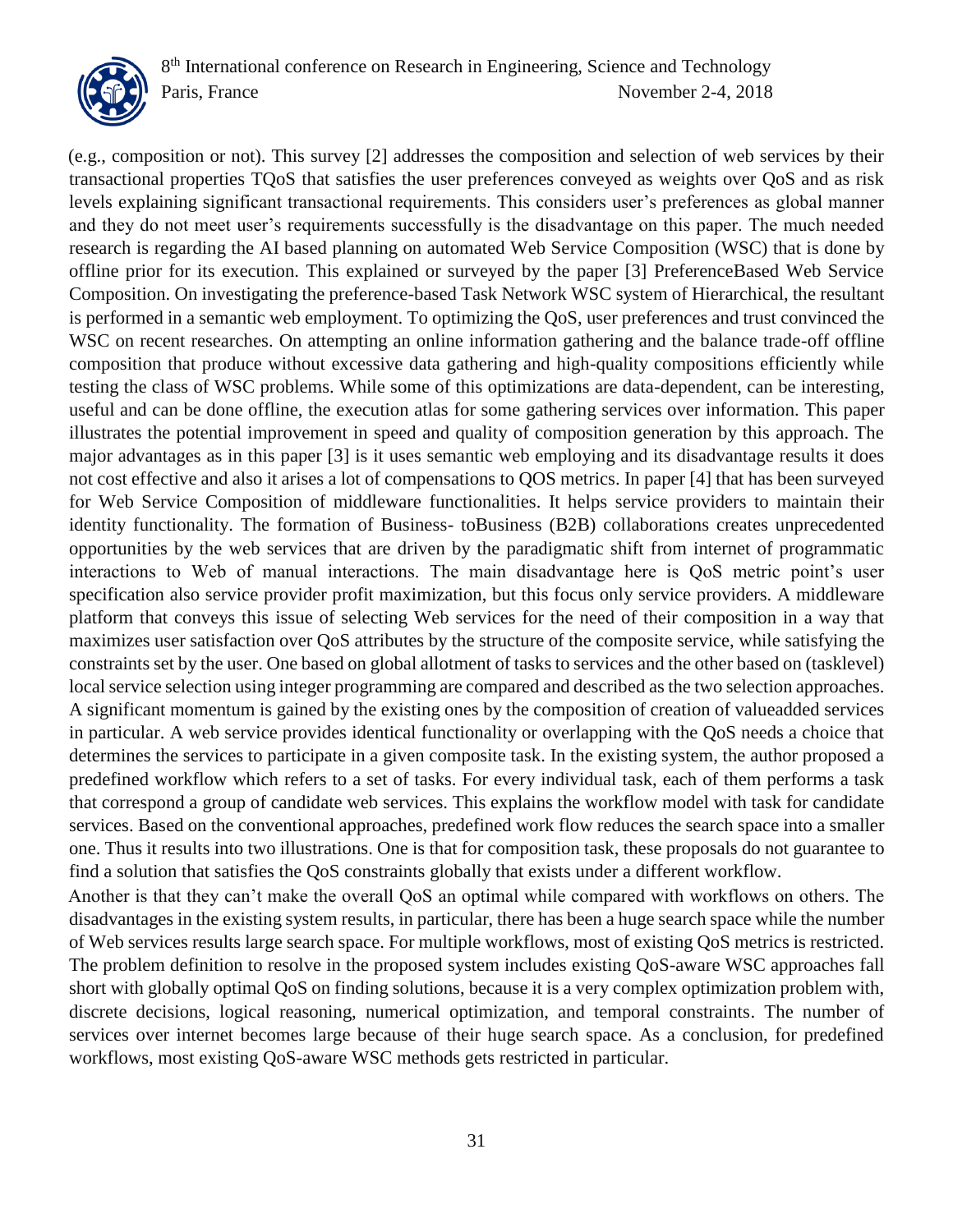

# **III. PROPOSED ARCHITECTURE**

 In this paper, I have yet to propose that the QoS optimization over WSC by the novel planning-based approach. While satisfying the particular global QoS constraints, one can specify multiple QoS constraints globally and their regarding user preferences. Our proposal optimizes the overall QoS and finds composite services. I hold advancement in the numerical temporal planning to solve the resultant planning problems efficiently and optimize by our temporal numerical planner. With the help of numeric and temporal features, our approach changes the preferences to a planning problem and multiple global QoS constraints of the composition task. The Proposed Approach supports multiple work flow model.

## **3.1 Architecture: Dynamic Composition of Web Services**

As I proposed in the Fig.1, the user request to the QoS metric**s** and the specification detail will take into a main consideration of the constraints.

Then**,** it gathers the success ratio of the metrics and the specification details of the user request. The followed request has been resolved into a response if the success ratio meets the needs of the end user if not the analyzed suggestion is followed to previous phases and produces the required suggestion at the time of no case availability of the user preferences.

While the conventional approaches, only our approach can optimize the QoS and finds the optimal QoS under a predefined workflow.



# **Fig.1: Architecture-Dynamic Composition of**

**Web Services**

**3.2 Optimization Algorithm** 

Input : Specification Details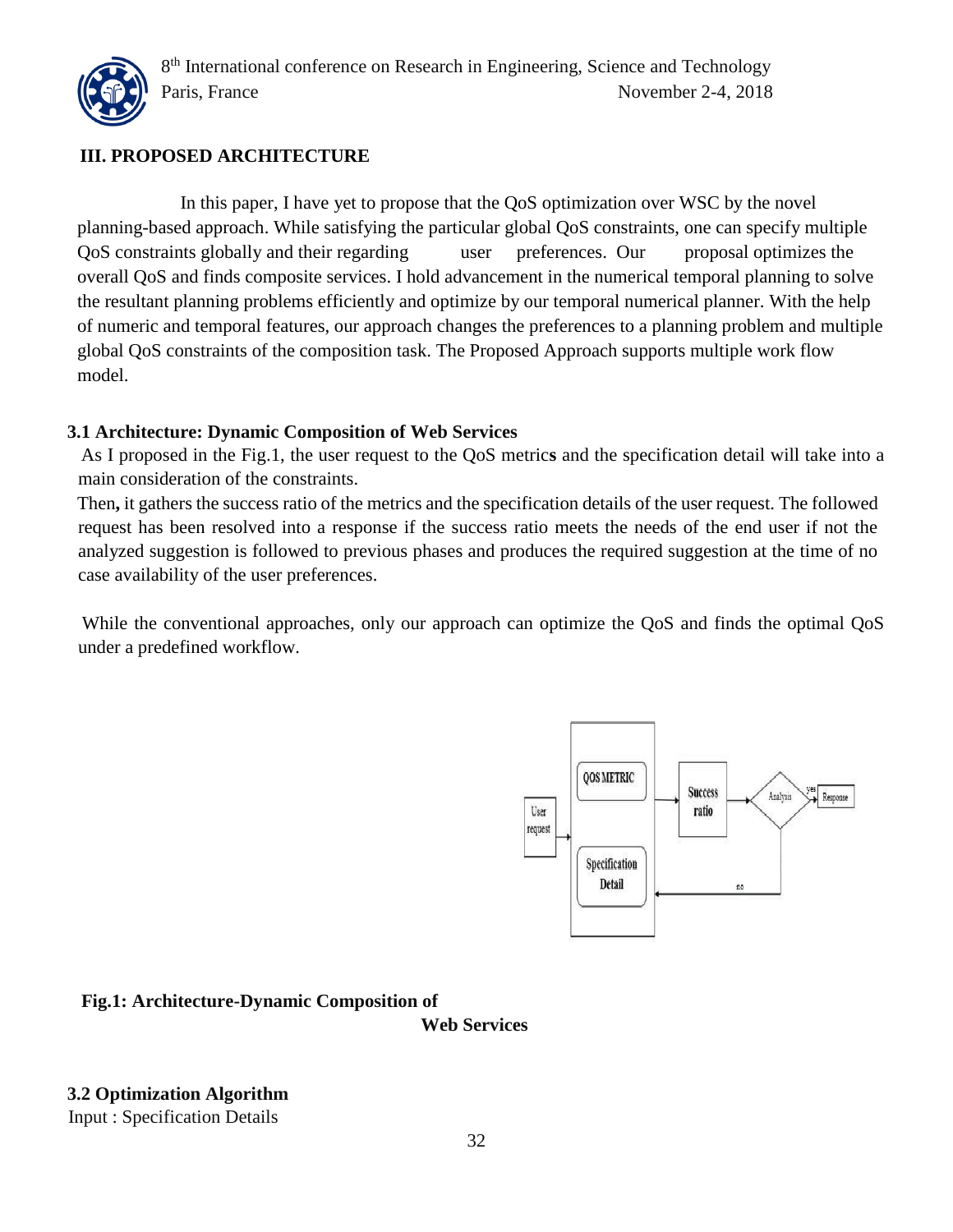

```
Output: suggestions through WSDL 
Request=getUserRequest (request); 
While(isRequest)
{
  For each is select request details
{
 Arraylist arraylist; Foreach (read_metrics)
{
  Getavailability; If(is_available)
{
  Marks_its_booked;
}
    else
{
Getmetrics_user_request; Foreach(getavailability based on metrics) {
Arraylist.store(items);
}
}
}
SendStoreditems;
} }
```
# **3.3 Metric learning Algorithm**

```
Pseudocode: Service side:
getParameter (user_request) select_requested_item; check availability; 
if(available) { make its selected
} else
{
       Get metrics of user request Search database with metrics If (Dbcontent: available)
{
  Store_data in arrayList
}
    else
{
    Return "no data found…"
}
        Sort Arraylist based on metrics percentage Return 
  arraylist
```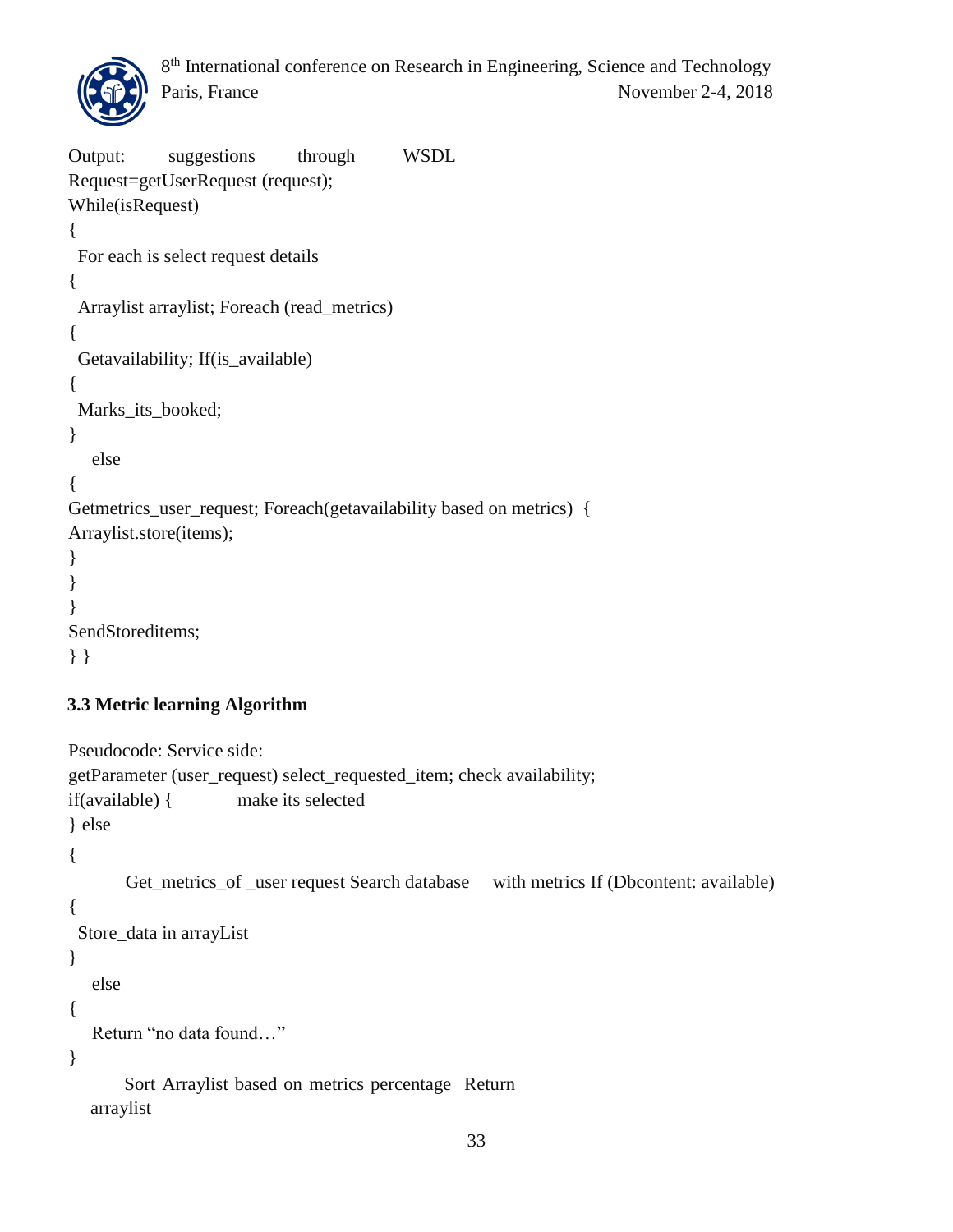

}

# **3.4 Modules**

 In the above figure Fig.2., the modules are the main functional block. The composition of Web Services will be done by these modules.

- **Service**
- **Preferences**
- Numerical Planning
- **Similar Metrics**
- **Client**



# **Fig.2. Modules**

## **3.4.1 Service**

Service contains list of codes that need to generate WSDL (Web Service

## Description

Language) document and client access. Client can access the application based on what I write in the service code. In service, I need to mention list of services and its limitation.

## **3.4.2 Preferences**

 The Preferences have the details about priority of services because sometimes two or more services running at the same time, so I need to give the priority to services based on its process, execution time and etc., this preferences section contains these details to avoid deadlock conditions.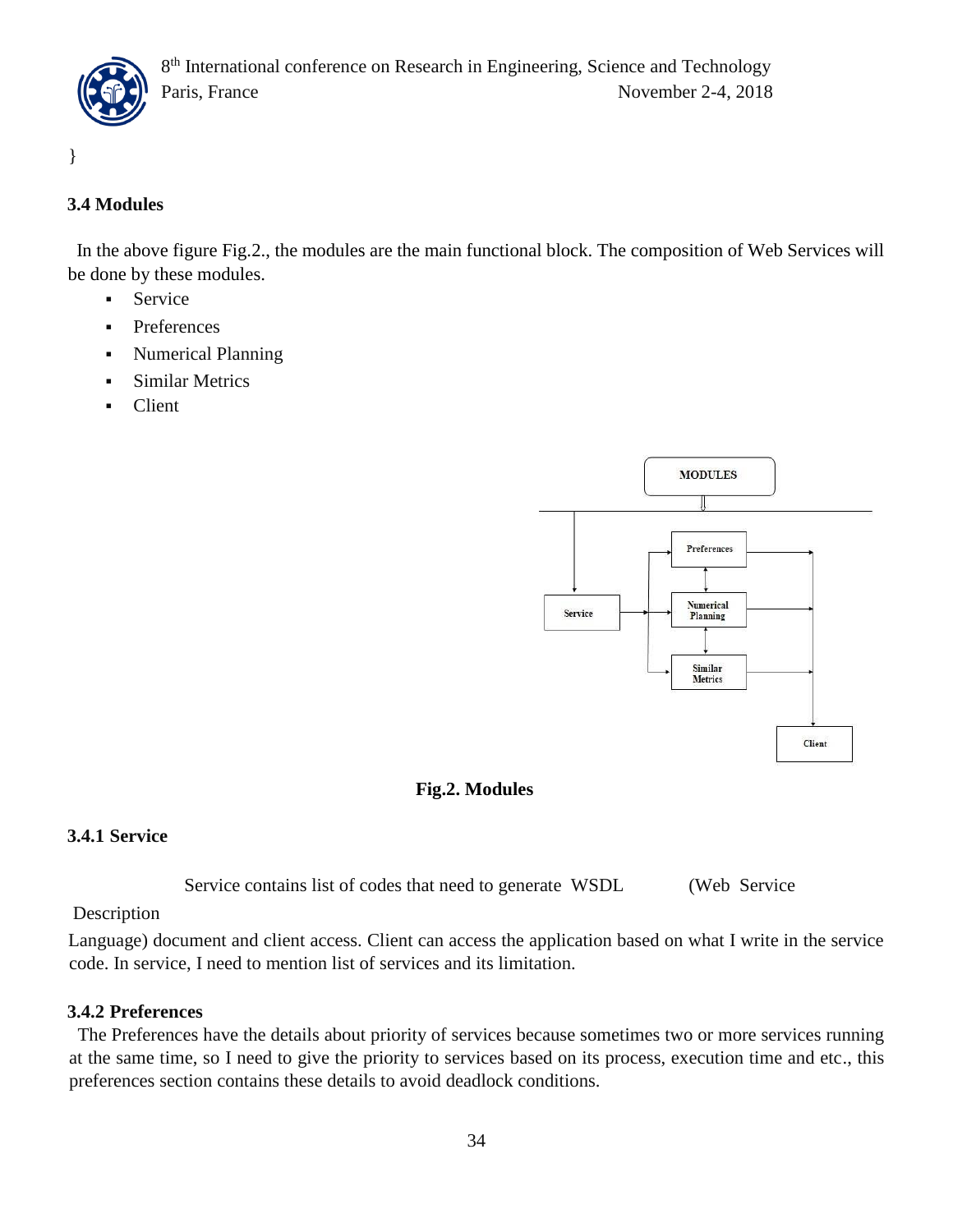

## **3.4.3 Numerical Planning**

 This numerical planning method consists of the information about the process such as execution time, probability of success, process metrics. By using these details, I can make suggestion when no availability status.

## **3.4.4 Similar Metrics**

 In this module, execution begins when the process cannot be success or no availability status. According to this process, it retrieves metrics of requested process and this find similar process from the availability.

#### **3.4.5 Client**

 The Client will access the services provided by the WSDL document. Client is an end user of this project. The advantage of this web service concept is service and client can be different language.

## **IV. CONCLUSION**

 In this paper, I have implemented web service composition to produce availability with multiple user specifications. Also this system produces suggestion when no availability found for entered specifications. According to our project scope, this system achieves QoS metrics with price, availability and possibility of success. The number of services provided by web becomes less because of their reduced search space. As an outcome for predefined workflows, the existing QoS-aware WSC methods are not restricted in particular.

 In future process, I will try to implement some other quality measures that based on the current trends. Also, I can try in automotive planning for a kind of quality of service.

#### **REFERENCES**

- [1] J. Rao and X. Su, "A survey of automated Web service composition methods," Lecture Notes in Computer Science (LNCS), vol. 3387, pp. 43–54, 2005.
- [2] J. Haddad, M. Manouvrier, and M. Rukoz, "TOoS: Transactional and OoS-aware selection algorithm for automatic Web service composition," IEEE Transactions on Services Computing (TSC), vol. 3, no. 4, pp. 73–85, 2010.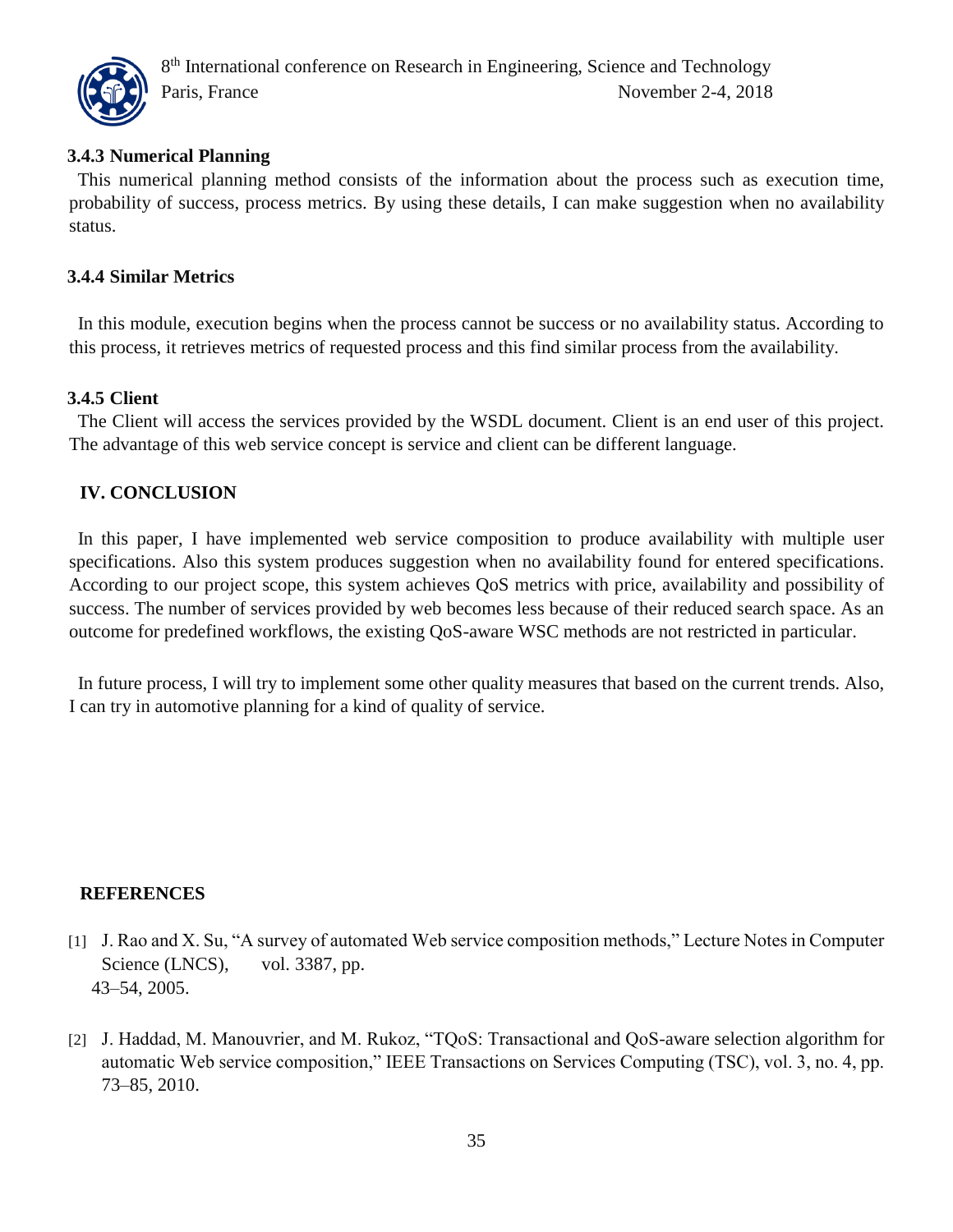

- [3] S. Sohrabi and S. McIlraith, "Preference-based web service composition: A middle ground between execution and search," in Proceedings of International Semantic Web Conference (ISWC), 2010.
- [4] L. Zeng, B. Benatallah, A. Ngu et al., "QoS- aware middleware for Web services composition," IEEE Transactions on Software Engineering (TSE), vol. 30, no. 5, pp. 311– 327,2004.
- [5] D.A. Menasc´e, "Composing Web services: A QoS view," IEEE Internet Computing, vol. 8, no. 6, pp. 88–90, 2004.
- [6] M. Jaeger, G. Rojec-Goldmann, and G.M´ uhl, "QoS aggregation for Web service composition using workflow patterns," in Proceedings of International Enterprise Distributed Object Computing Conference, 2004.
- [7] W. Zhang, Y. Yang, S. Tang et al., "QoS- driven service selection optimization model and algorithms for composite Web services," in Proceedings of Annual International Computer Software and Applications Conference (COMPSAC), 2007.
- [8] B. Wu, C. Chi, and S. Xu, "Service selection model based on QoS reference vector," in Proceedings of IEEE Congress on Services, 2007.
- [9] S. Hwang, E. Lim, C. Lee et al., "DynamicWeb service selection for reliable Web service composition," IEEE Transactions on Services Computing (TSC), vol. 1, no. 2, pp. 104– 116,2008.
- [10] M. Falou, M. Bouzid, A. Mouaddib et al., "A distributed planning approach for Web services composition," in Proceedings of International Conference on Web Services (ICWS),2010.
- [11] P. Bertoli, R. Kazhamiakin, M. Paolucci et al., "Continuous orchestration of Web services via planning," in Proceedings of International Conference on Automated Planning and Scheduling (ICAPS), 2009.
- [12] J. Hoffmann, P. Bertoli, M. Helmert et al., "Message-based Web service composition, integrity constraints, and planning under uncertainty: A new connection," Journal of Artificial Intelligence Research (JAIR), vol. 35, no. 1, pp. 49–117, 2009.
- [13] S. Oh, D. Lee, and S. Kumara, "Effective Web service composition in diverse and large-scale service networks," IEEE Transactions on Services Computing (TSC), vol. 1, no. 1, pp. 15–32, 2008.
- [14] X. Zheng and Y. Yan, "An efficient syntactic Web service composition algorithm based on the planning graph model," in Proceedings of International Conference on Web Services (ICWS), 2008.